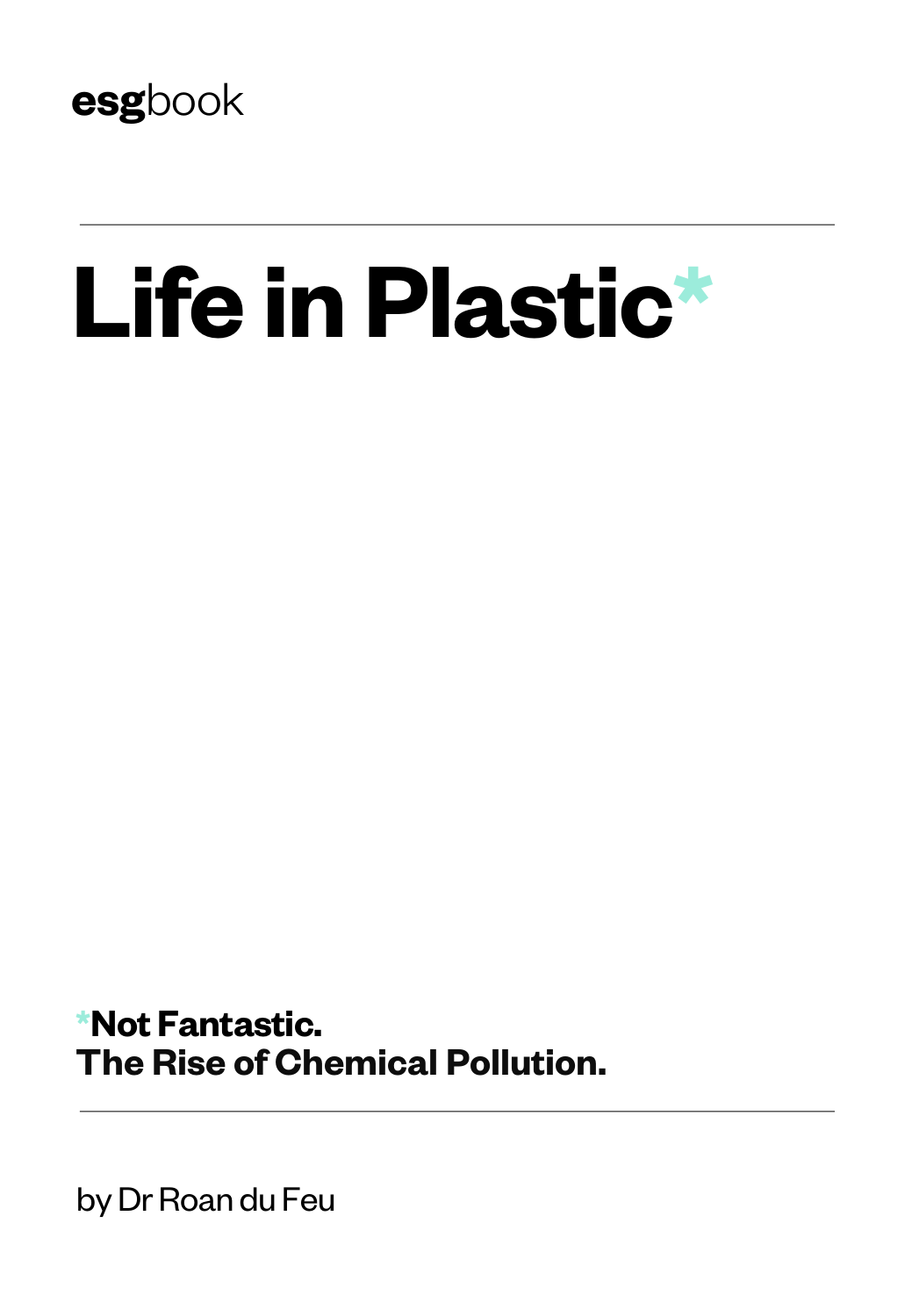# **Life in Plastic. Not Fantastic.**

# The Rise of Chemical Pollution

## By Dr Roan du Feu

The United Nations Environment Assembly (UNEA) met at the end of February 2022 to discuss the ongoing problems of chemical and plastic pollution. At this meeting, the environment ministers from 193 Nations agreed to establish an ambitious science-policy panel for global management of chemical waste and pollution and, for the first time, to forge a worldwide and legally binding treaty for tackling plastic pollution<sup>1, 24</sup>. Work on this treaty, which will cover all stages of the plastic life cycle, is to begin this year, with a draft agreement to be completed by 20242.

Of course, chemical pollution is not purely caused by plastic production, with agriculture being one of the other leading contributors<sup>25</sup>. In fact, pollution from agrochemicals is one of the strongest factors linked to habitat collapse<sup>26</sup>. The new Value Alignment Tool (VAT) from ESG Book will allow investors to systematically screen over 29,000 companies on their revenues and business involvements from 7 overarching themes, with 36 different screens available. Within the Chemical theme, the VAT allows for the screening of assets involved in plastic, fertiliser, and pesticide production, tackling three of the leading causes of destructive chemical pollution.

Chemical pollution is not a recent problem, and global action is long overdue. Plastic production has been rising sharply since 1950 (figure 1), a trend projected to continue despite efforts introduced by many nations to curb plastic use. Much of this rise is driven by fossil fuel companies, which, between 2010 and 2017, invested more than 180bn USD into new plastic and plastic feedstock facilities<sup>3</sup>.



#### Global plastics production (million tonnes)

 $2$  Figure 1. Global plastic production (in millions of tonnes) over time <sup>4, 5, 6</sup>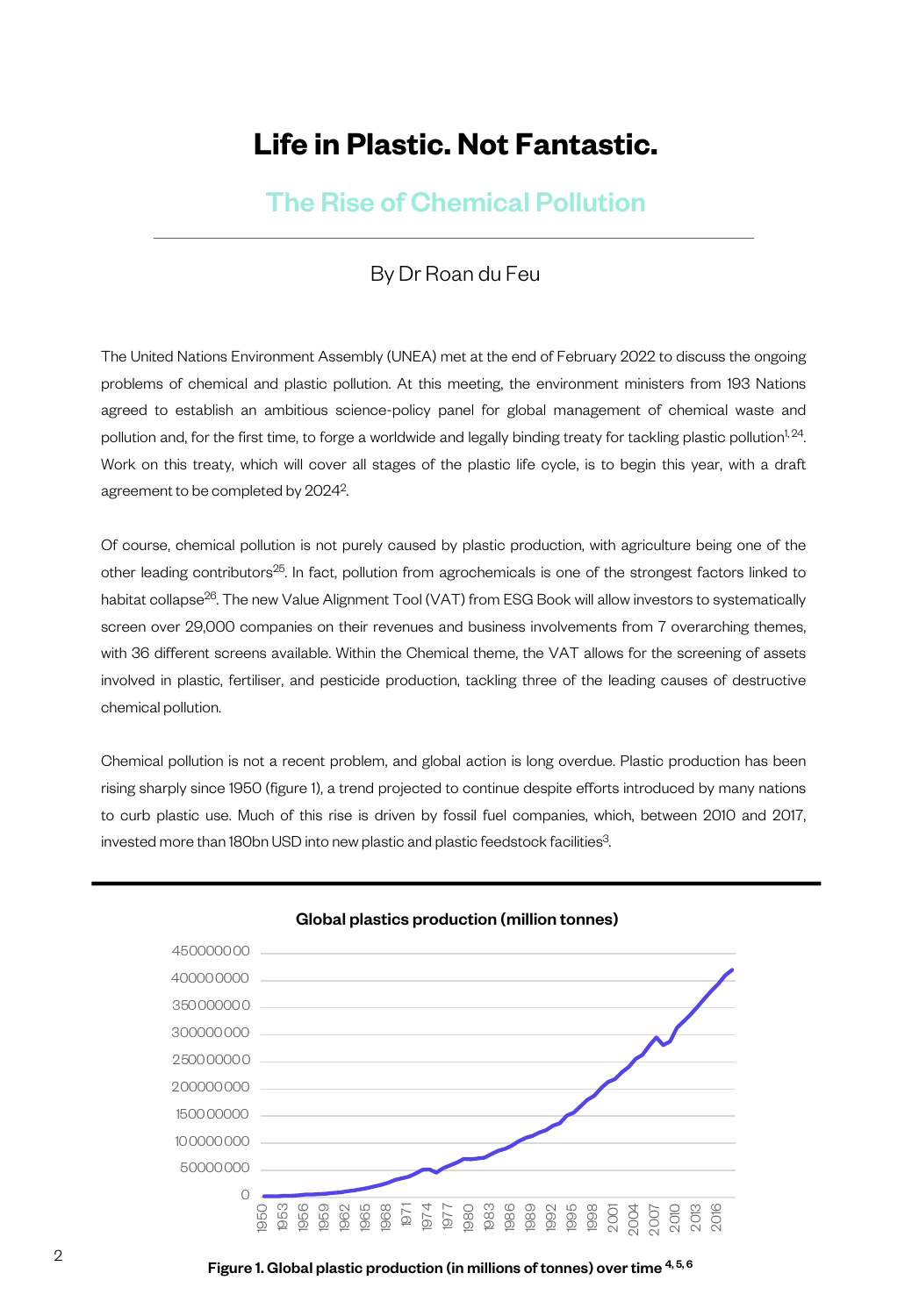Government regulation can and does have a measurable impact on the more sustainable use of chemicals. For example, when Northern Ireland introduced a plastic bag levy in 2013, usage dropped by 71% within a single year<sup>7</sup> and, since banning plastic bags in a range of stores in 2016, beach clean-up events in California have reported a 72% decrease in plastic bags found<sup>8</sup>. It is clear, however, that progress so far still falls short of what is required. Under business-as-usual scenarios, the amount of mismanaged plastic waste worldwide is expected to double in the next 40 years $^9$ , highlighting the need for targeted and measurable global regulation such as the UNEA is trying to introduce.

Similarly, swiftly changing agricultural practices and the move towards mass agriculture have led many farmers to increasingly rely upon chemical fertilisers and pesticides to generate the yields required to make a living, with the use of both rising by ~80% since 1990 (figure 2). This increased reliance on chemicals has led to a doubling of nitrogen compounds found passing between the water, soil, and air as part of the natural nitrogen cycle<sup>14</sup>. At the same time, 64% of global agricultural land is at risk of multiple forms of pesticide pollution<sup>15</sup>.



Figure 2. Pesticide (right axis) and fertiliser use (left axis) in million tonnes over time  $^{4,5,6}$ 

Plastic leeching (i.e., the transfer of chemicals from plastic into its surrounding environment, including into food and drink), fertiliser runoff and pesticide use each have multiple severe and well-documented consequences, not just on the local environments, but to human health at a global scale. 80% of nitrogen used in fertilisers is lost, primarily through runoff, poisoning local water systems and causing dead zones up to 6500 square miles in size<sup>12</sup>, while long-term fertiliser use can decrease soil fertility and accelerate acidification<sup>13</sup>. Pesticides similarly impact their environment and, even further, they are toxic to almost all forms of life, including humans, with links to chronic and long-term illnesses such as Parkinson's, asthma, ADHD, and cancer.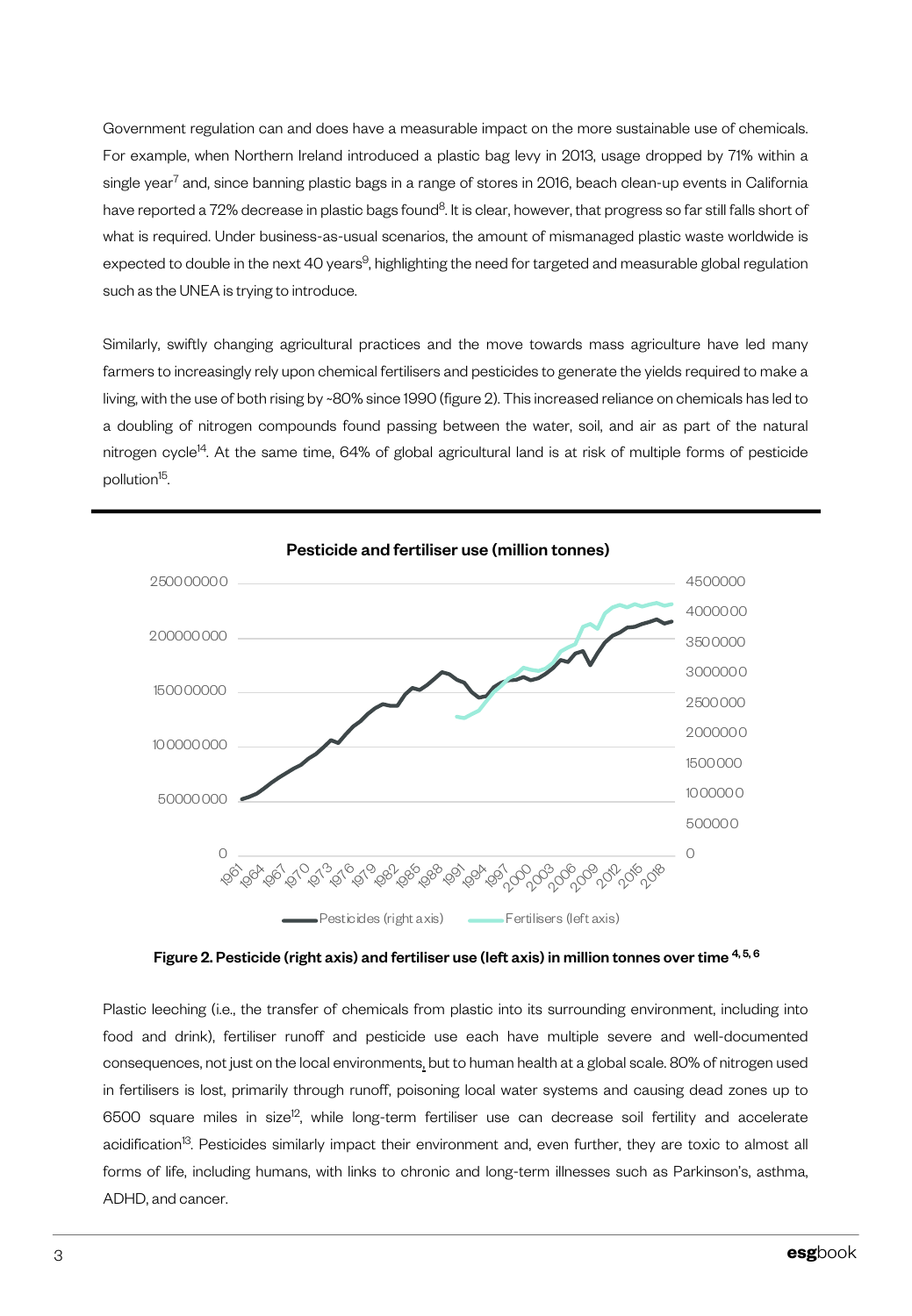And beyond this, research has shown that 11,000 people die each year from unintentional pesticide poisoning<sup>16</sup>. Finally, plastic waste likewise impacts the natural and human worlds alike, killing over 100,000 marine mammals, including 1000 turtles<sup>17</sup>, and over 1 million seabirds<sup>18</sup> each year through direct ingestion alone. Beyond this, as plastic waste breaks down, it releases toxic chemicals into the soil, water, and air and is linked to infertility, diabetes, cardiovascular disease, obesity and more<sup>19</sup>. Indeed, plastic pollution is now so pervasive that microplastic fibres can be found in snow falling on Mount Everest<sup>20</sup> and in the placentas of unborn babies<sup>21</sup>. This trend cannot continue. Something must change.

The UNEA resolutions tackling plastic and other chemical pollution are a step in the right direction. But investors can play their part as well, with the awareness that addressing plastic and the associated waste is increasingly a focus for government and intra-governmental agencies. ESG Book's VAT is a valuable tool that enables investors to bring this awareness into their portfolios and investment decisions.

An analysis of the 29,000 companies in the VAT universe shows 241 companies involved in the production of pesticides, 282 in fertilisers, and 1113 in plastics. There is significant overlap between some of these companies, particularly pesticide and fertiliser production companies, which are likely to be involved in both activities and plastic production (figure 3). For example, around 57% of pesticide production companies are also engaged in fertiliser or plastic production, although only 19 companies in the universe are involved in all three.



### Figure 3. VAT Universe, overlap between Pesticide, Fertiliser and Plastics companies.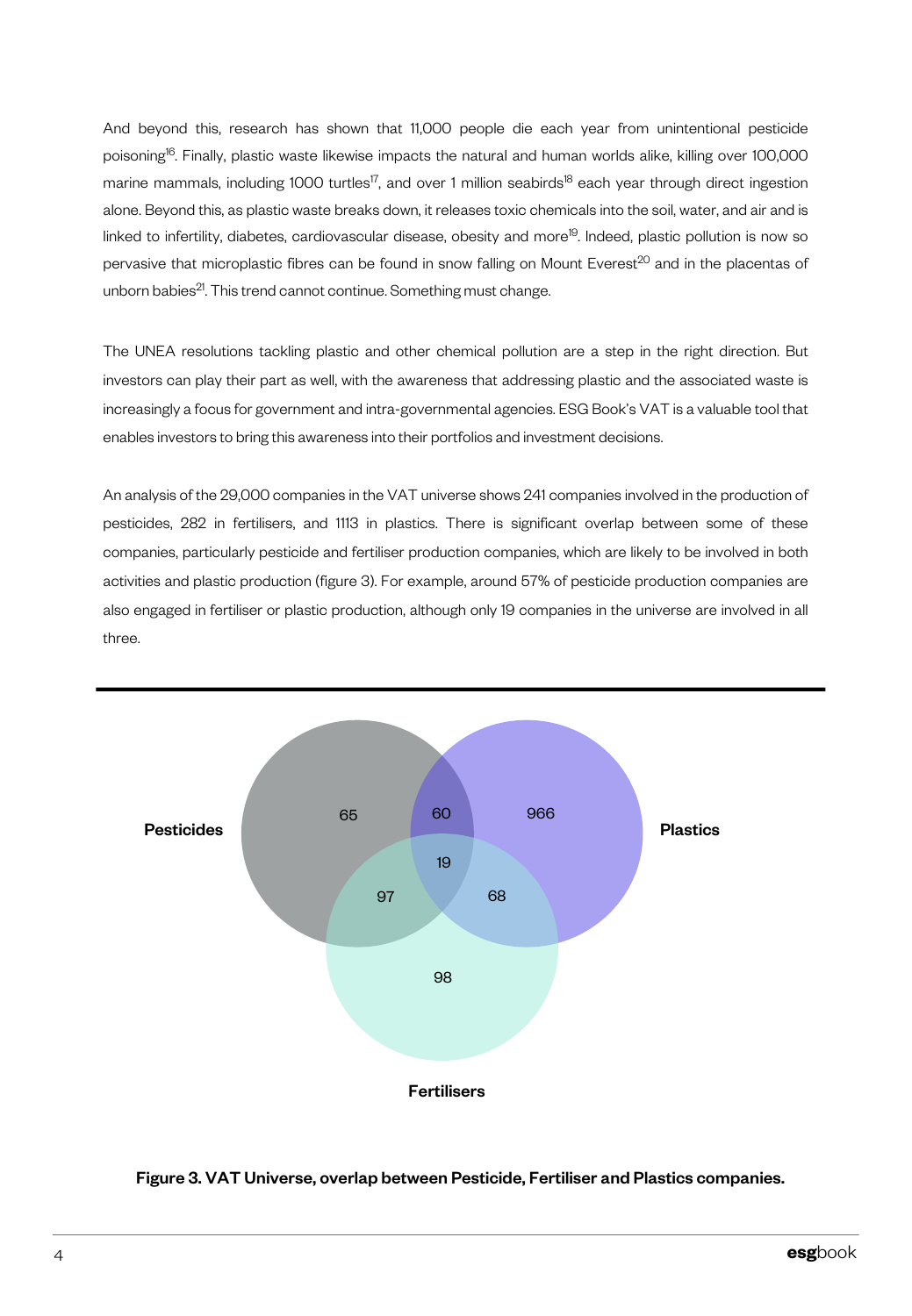For all three screens, most identified companies are in Asia (figure 4), specifically in Japan and China (figure 5), where 32-39% of companies are found, depending on the screen in question. Following Asia, Europe and North America hold the next highest proportion of companies (23-28%), dominated by the United States.

|                        | Plastic (%)      | Pesticides (%)    | Fertiliser (%)   |
|------------------------|------------------|-------------------|------------------|
| Asia                   | 70               | 64.7              | 64.9             |
| <b>Europe</b>          | 13.4             | 13.3 <sub>1</sub> | 12.8             |
| <b>North America</b>   | 10.5             | 14.5              | 10.3             |
| <b>Middle East</b>     | 2.7              | 2.1               | 4.3              |
| Africa                 | 1.4              | 1.2               | 3.5              |
| <b>South America</b>   | 1.1              | 2.1               | $2.\overline{5}$ |
| Pacific Rim            | 0.7              | 1.2               | 1.1              |
| <b>Central America</b> | 0.2 <sub>0</sub> | 0.8               | 0.7              |

Figure 4. Regional breakdown of plastic, pesticide and fertiliser production.

|                       | Plastic (%) | Pesticides (%) | Fertiliser (%) |
|-----------------------|-------------|----------------|----------------|
| Japan                 | 20.8        | 13.8           | 10.0           |
| China                 | 18.2        | 18.4           | 29.0           |
| <b>United States</b>  | 9.6         | 11.3           | 10.4           |
| <b>Taiwan</b>         | 7.6         | 2.1            | 2.9            |
| Korea                 | 6.3         | 2.5            | 3.7            |
| India                 | 5.8         | 12.8           | 12.0           |
| <b>Thailand</b>       | 2.4         | 1.1            | 3.3            |
| <b>Hong Kong</b>      | 2.2         | 1.4            | 2.9            |
| Germany               | 2.2         | 2.1            | 2.9            |
| <b>United Kingdom</b> | 1.9         | 1.1            | 0.4            |

Figure 5. Country breakdown of plastic, pesticide and fertiliser production.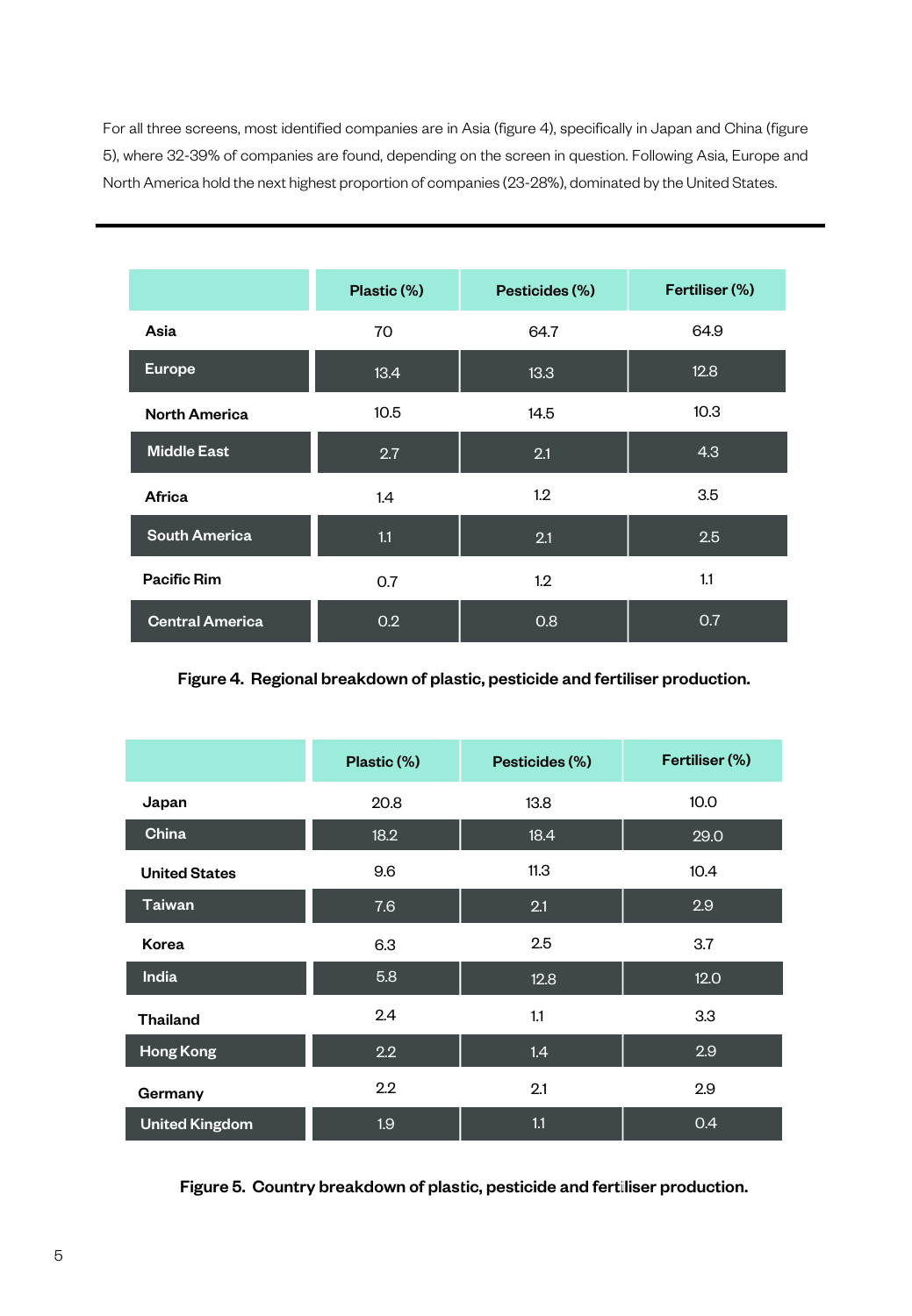Many of the identified fertiliser, pesticide and plastic production companies are from the expected industries - 44% of pesticide and 60% of fertiliser productions companies are from the chemical and agriculture sectors, while 25% of plastic production companies are from the chemical and packaging sectors. However, in all three cases, the remaining companies are spread across a wide range of industries, with plastic production identified in 89 different industries and pesticide and fertiliser production identified in 39 and 46, respectively.

Knowing that a broad range of companies is involved in these activities, the question becomes: is it a viable option to halt the production of harmful substances such as these? The simple answer is, in many cases, yes. Of course, the onus does not lie with investors alone. For this to succeed, reduced production must come in hand with increased government regulation, assistance to affected workers and industries, and coordinated global efforts such as that by the UNEA. But these changes are coming, so now is the time to act.

The introduction of pesticides and chemical fertilisers has caused more problems than it has solved. Their continued use has built an increasing reliance on them, which exacerbates the problem and costs farmers more every year<sup>22</sup>. But it does not need to be like this, and farmers can cut such chemicals out of agricultural practices. The return of traditional methods, including crop rotation and the use of natural pesticides, could reduce and remove the need for chemicals in farming, help to restore lost soil fertility, and even increase farm profitability<sup>25</sup>.

Similarly with plastic, while it has many uses, being light, flexible, and recyclable if appropriately managed, much of what we produce we simply do not need. While we cannot immediately cut plastic out of some industries, for example, healthcare, estimates suggest that 50% of global plastic production is single-use and disposable [23] and even if this plastic is recycled, most of it can only be recycled once<sup>26</sup>. There is little argument to continue production as our current rates and, as evidenced by bans on single-use plastic, if production is stopped, society adapts.

Beyond this, research submitted this year has found that we have already passed the planetary boundary for chemical pollution<sup>24</sup>, that is, the point at which human-made changes push us irrevocably outside of the stable environment we have enjoyed for the last 10,000 years. Therefore, it is clear that all actions that we can take, we take, and that, if we wish to limit the already unavoidable damage to our planet and our health, there is no time to waste.

## **For more information, visit esgbook.com or sign-up to our newsletter to get our latest insights and regulatory updates delivered direct to your inbox.**